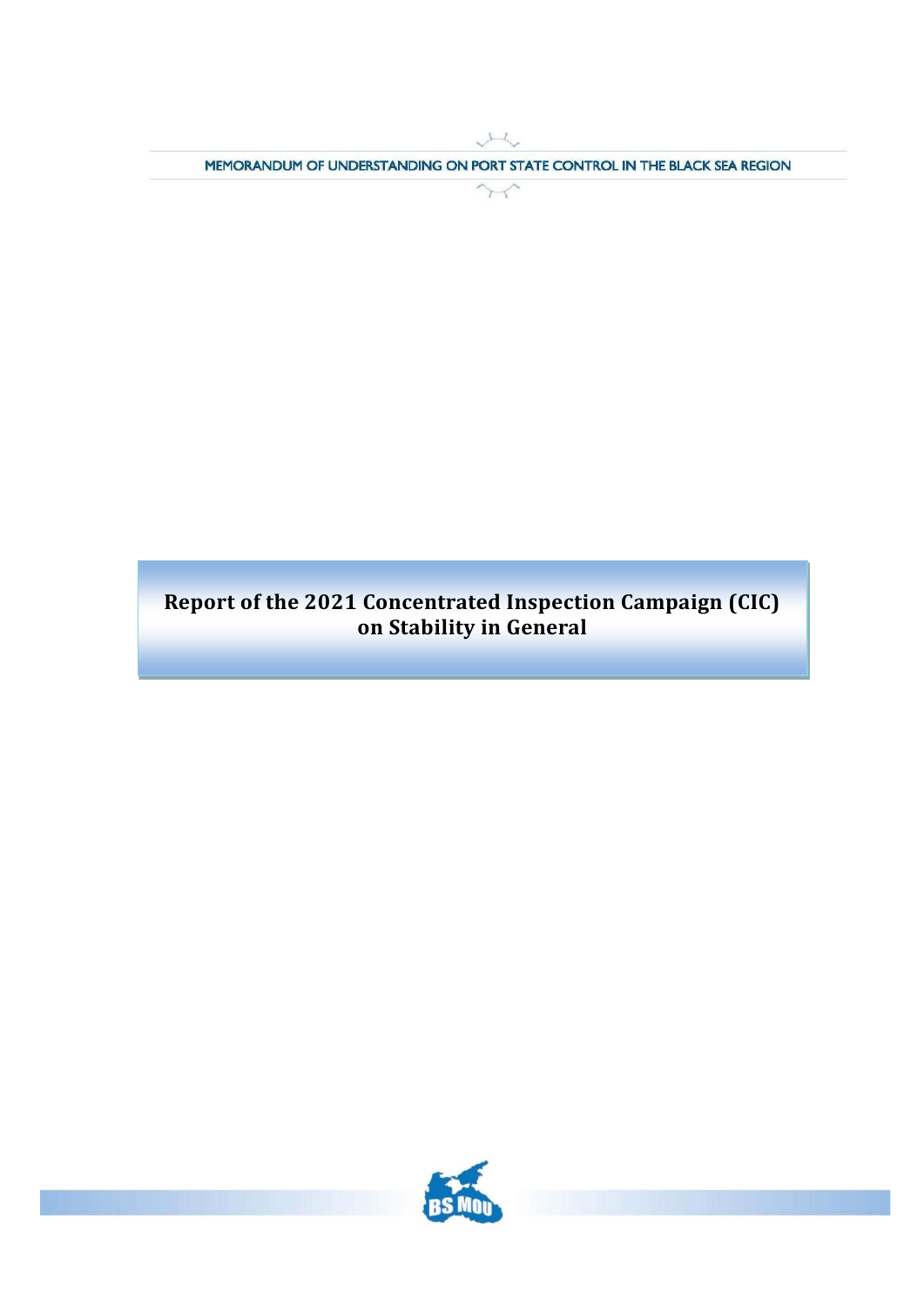# <span id="page-1-0"></span>**EXECUTIVE SUMMARY**

From 1<sup>st</sup> September 2021 to 30<sup>th</sup> November 2021, the BS MoU carried out a Concentrated Inspection Campaign (CIC) on Stability in General throughout the region. This campaign involved all member States of the BS MoU to the Stability in General and was conducted in conjunction with the Tokyo MoU and the Paris MoU, and other PSC regimes. The campaign was conducted under the campaign coordination of the Romanian Naval Authority. Guidelines and Questionnaire of the Paris and Tokyo MoUs were used.

During the campaign, a total of 983 inspections were carried out with the CIC questionnaire involving 983 individual ships. During the CIC, 43 ships were detained totally. Of this quantity, 10 of the detentions are the result of inspections without CIC Questionnaires and none of these 33 ships were detained under the CIC scope.

A total of 61 questionnaires had at least one non-compliance to any of the requirements, resulting in 6.2 per cent of CIC inspections. The overall average per cent of non-conformities was 0.83 which means that the "unsatisfactory" answer was given to a question on 0.83 % of occasions.

The most unfavourable results are questions 7 and 8, which asked the master/loading officer to confirm that the "calculated" displacement and trim corresponds with the "observed" draughts (60.7%) and periodical verification on the accuracy of the stability instrument (37.7%).

A total of 364 (37.03%) CIC inspections concerned bulk carriers, followed by general cargo/multipurpose with 314 (31.94%) inspections, oil tankers with 108 (10.99%) inspections and oil/chemical tankers with 82 (8.34%) inspections, which comprises 868 (88.3%) total CIC inspections. The majority of inspections with non-conformities observed were general cargo/multi-purpose ships with 31 inspections and Livestock carrier with 4.

Most inspections were carried out on board of ships flying the flags of Panama with 165 inspections (16.79%), Marshall Islands with 126 inspections (12.82%), Liberia with 121 inspections (12.31%) and Malta with 85 inspections (8.65%). A total of 41 flags covering 47.8% of the total CIC inspections had no non-conformities.

The situation worsened as the age of ships increased. The per-cent of total non-compliant CIC inspections is the highest for 35+ ships 13.74%. For ships 6-10 and 16-20 years old, the percentage of non-compliance is less than the others, respectively 0.07% and 0.09%.

Inspected ships not detained for CIC-related deficiencies comprise no CIC topic-related detentions. The CIC topic-related deficiencies were not considered serious enough to detain the ship.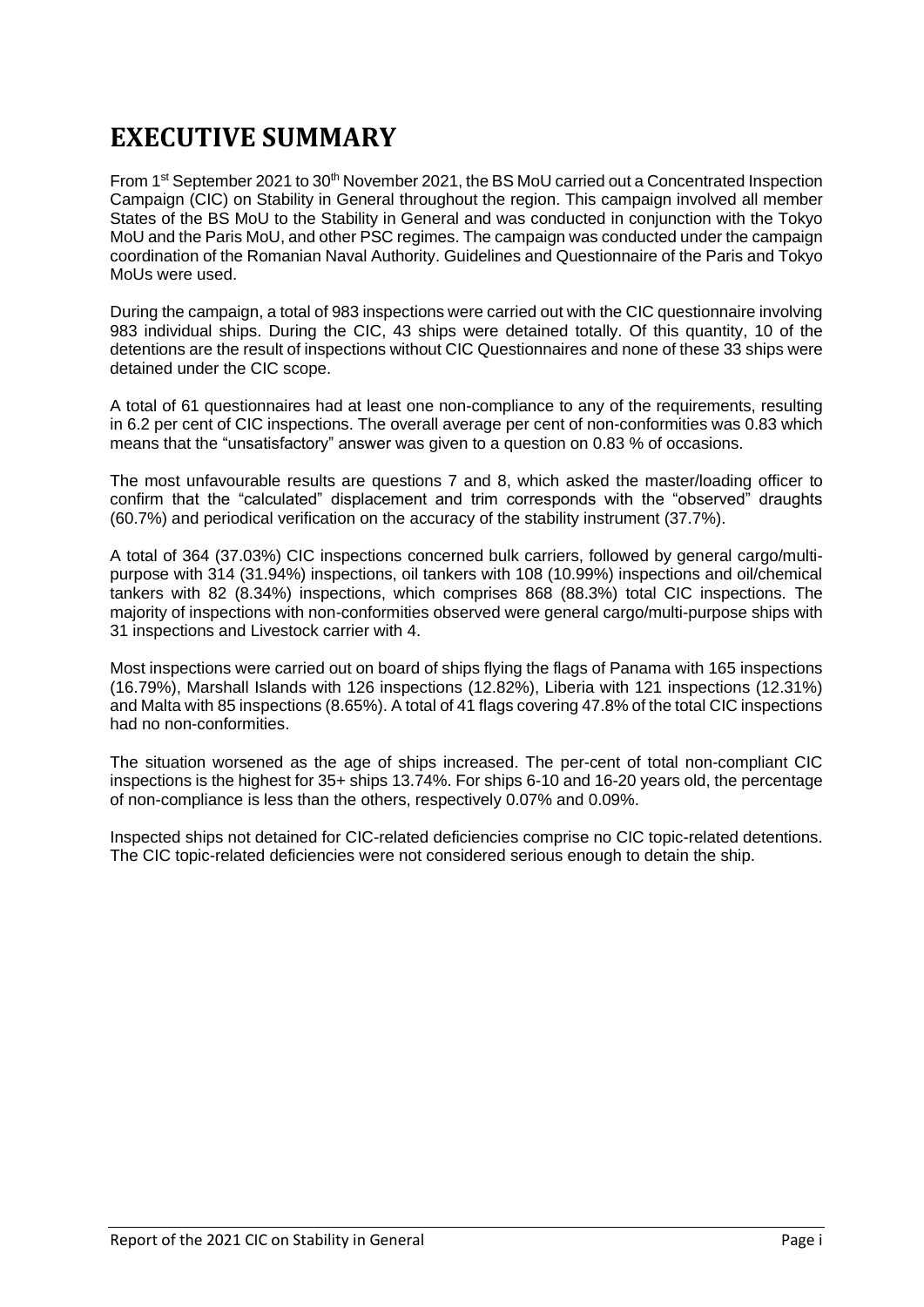# **REPORT OF THE 2021 CONCENTRATED INSPECTION CAMPAIGN (CIC) ON STABILITY IN GENERAL**

# **TABLE OF CONTENTS**

| 1   | <b>EXECUTIVE SUMMARY</b><br><b>INTRODUCTION</b>                      | 1              |
|-----|----------------------------------------------------------------------|----------------|
| 1.1 | PURPOSE OF THE REPORT                                                | 1              |
| 1.2 | OBJECTIVE OF THE CIC                                                 | 1              |
| 1.3 | SCOPE OF THE CIC                                                     | $\mathbf{1}$   |
| 1.4 | <b>GENERAL REMARKS</b>                                               | $\mathbf{1}$   |
| 2   | SUMMARY, CONCLUSIONS AND RECOMMENDATIONS                             | $\overline{2}$ |
| 2.1 | <b>SUMMARY</b>                                                       | $\overline{2}$ |
| 2.2 | <b>CONCLUSIONS</b>                                                   | 3              |
| 2.3 | <b>RECOMMENDATIONS</b>                                               | 3              |
| 3   | <b>ANALYSIS</b>                                                      | 3              |
| 3.1 | <b>GENERAL</b>                                                       | 3              |
| 3.2 | <b>ANALYSES BY SHIP TYPES</b>                                        | 5              |
| 3.3 | <b>ANALYSES BY SHIP AGE</b>                                          | 5              |
| 3.4 | <b>ANALYSES BY SHIP FLAG</b>                                         | 6              |
| 3.5 | <b>ANALYSES BY SHIP RISK GROUP</b>                                   | 7              |
| 3.6 | ANALYSES OF THE MAJOR NON-COMPLIANCES                                | 7              |
|     | <b>LIST OF TABLES</b>                                                |                |
|     | Table 1 Summary of inspections during the CIC                        | 3              |
|     | Table 2 Responses CIC Questionnaire on CIC on Stability in General × | 4              |
|     | Table 3 Results by ship types                                        | 5              |
|     | Table 4 Results by ship age                                          | 6              |
|     | Table 5 Results by ship flag                                         | 6              |
|     | Table 6 CIC inspection data by ship risk groups                      | 7              |
|     |                                                                      |                |

# **LIST OF FIGURES**

| Figure 1 Responses for each of the 8 questions compliance to the requirements |  |
|-------------------------------------------------------------------------------|--|
|-------------------------------------------------------------------------------|--|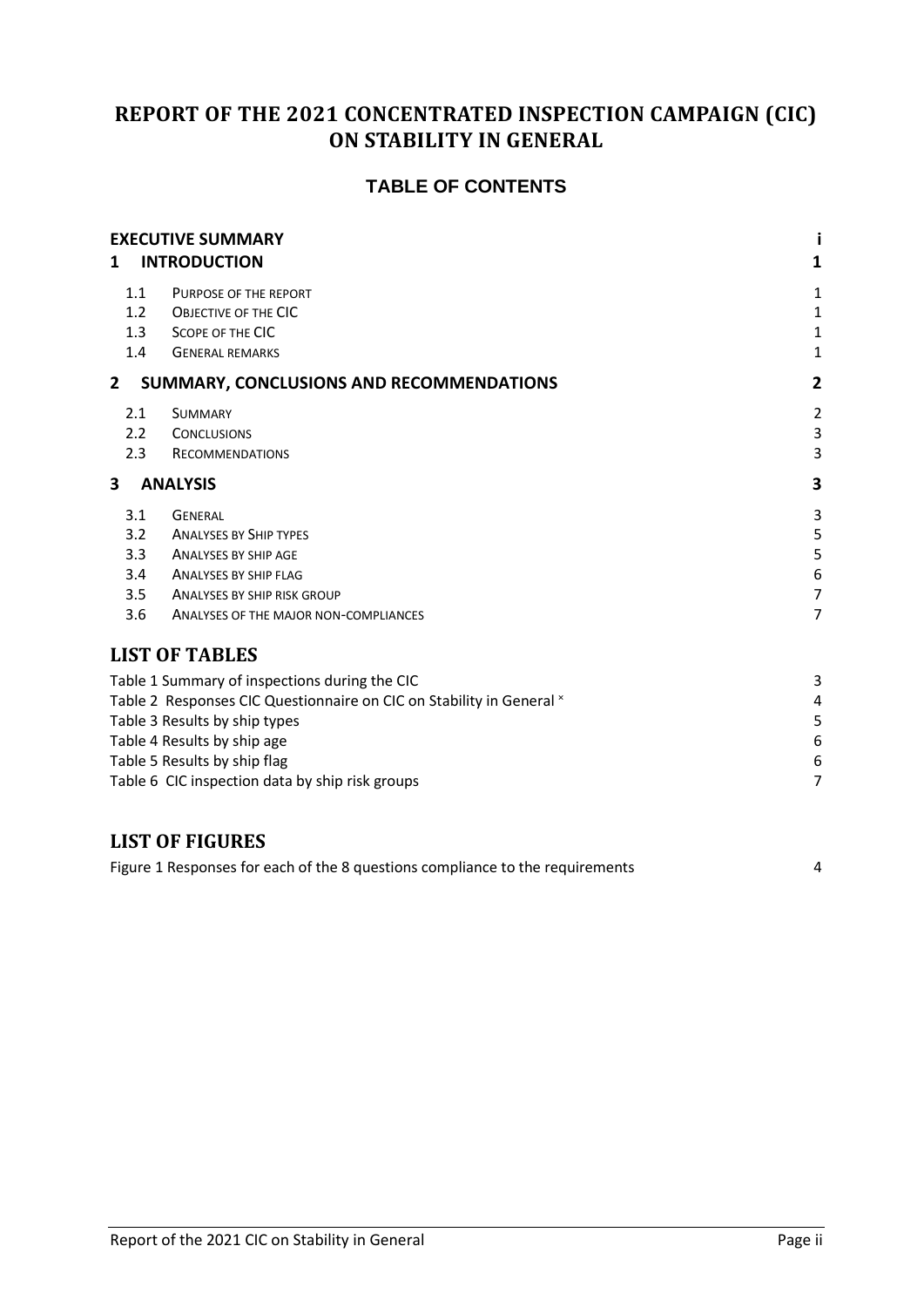# <span id="page-3-0"></span>**1 INTRODUCTION**

#### <span id="page-3-1"></span>**1.1 Purpose of the report**

This report documents the results of the Concentrated Inspection Campaign (CIC) on Stability in General, which was carried out by BS MoU Member Authorities between September 1<sup>st</sup> and November 30<sup>th</sup>, 2021; which was conducted in conjunction with the Paris and Tokyo MoUs as well as other PSC Regimes.

#### <span id="page-3-2"></span>**1.2 Objective of the CIC**

The objective of the Campaign on the Stability in General aimed at checking the level of compliance with the relevant Stability requirements of IMO Instruments within the shipping industry, create awareness amongst ships' crew and ship owners with regard to the importance of compliance with the provisions of Stability in General.

#### <span id="page-3-3"></span>**1.3 Scope of the CIC**

The questionnaire for the CIC contains 8 questions and the campaign targeted 8 aspects to verify compliance provisions of Stability in General to assure that:

- .1 whether the ship has been provided with approved stability information understood by the Master and loading officer;
- .2 whether the correct stability data have been used or applied for the Stability calculation;
- .3 for evidence of ongoing compliance with stability criteria;
- .4 whether the Master and the officer in charge is familiar with the verification and calculation on ship's stability;
- .5 whether the stability instrument is approved by the Administration or RO and a document of approval for the stability instrument issued by the Administration, if applicable;
- .6 whether the type of stability software in use is relevant to the ship type;
- .7 the draught marks are marked clearly at the bow and the stern and the ship staff are verifying that the calculated displacement and trim corresponds with the actual observed draughts;
- .8 whether the stability instrument is accurate and reliable, if applicable.

#### <span id="page-3-4"></span>**1.4 General remarks**

This report presents an analysis of the responses to the CIC Questionnaire submitted during the campaign period. Thereby, for the purpose of this report:

- *Inspection*: An inspection with a completed CIC Questionnaire with an applicable response (Except Table 1);
- *Non-compliant response: a "NO" response to any of the questions 1-8 which indicates non-compliance to a requirement in the questionnaire;*
- *CIC inspection with a non-compliant response: Questionnaire with at least one "NO" response to any question 1-8;*
- *Non-compliant response: "NO" response to a question, indication non-compliance of a requirement;*
- *CIC Detention: CIC-topic related detention which is indicated by a "Detention" response to any question 1-6, which also coincides with recorded detentions; and*
- *Total applicable responses: Total number of "YES-Compliant" plus "NO-Non compliant" answers to the questions. i.e. "N/A" responses filtered out from the result.*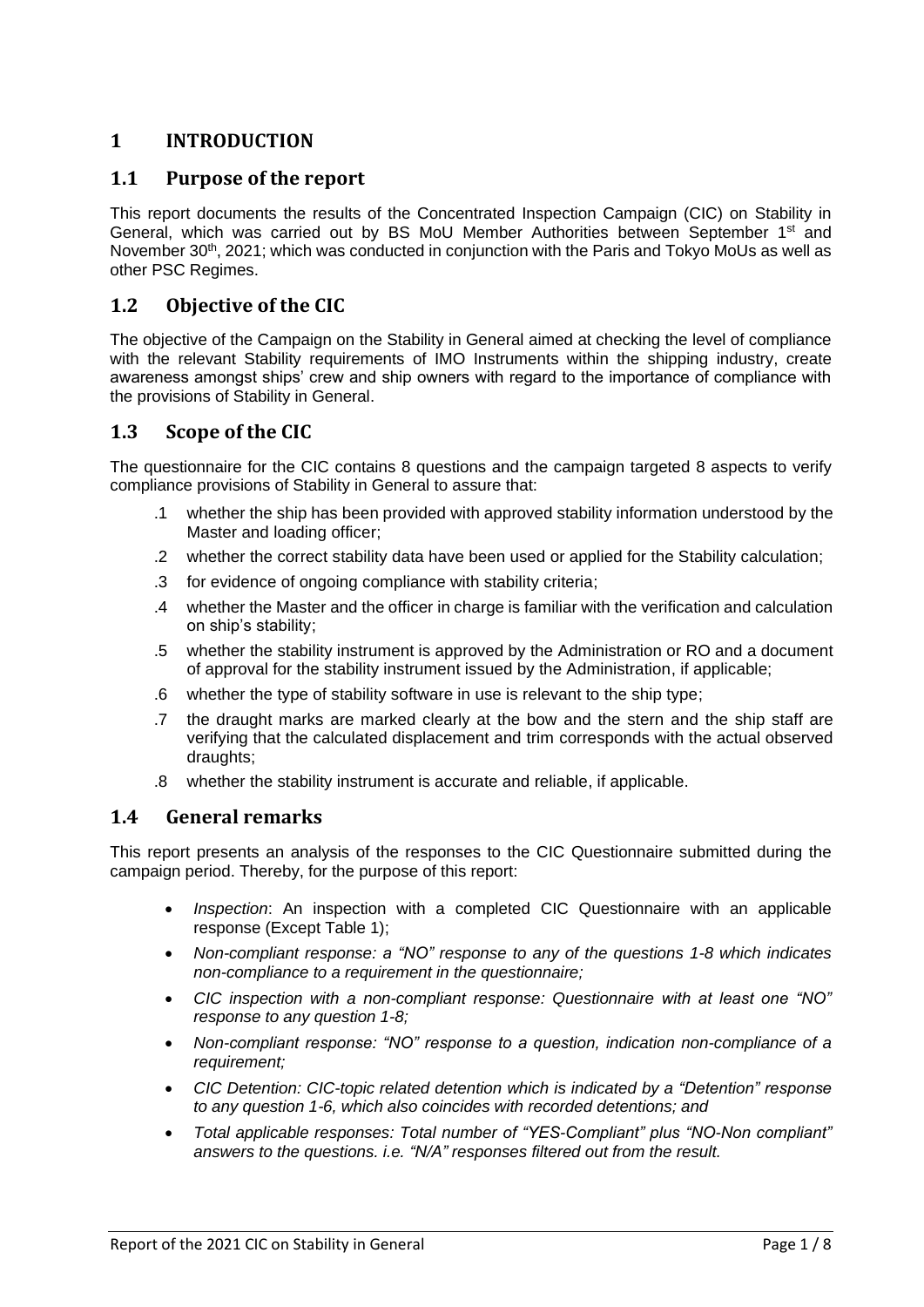# <span id="page-4-0"></span>**2 SUMMARY, CONCLUSIONS AND RECOMMENDATIONS**

#### <span id="page-4-1"></span>**2.1 Summary**

During the campaign, a total of 983 inspections were carried out with the CIC questionnaire involving 983 individual ships. Only one CIC inspection has been carried out on board of an individual vessel.

The results of the CIC reveal that a total of 61 non-compliant and 43 CIC inspections with at least one non-compliant response are recorded as a direct result of this campaign on board of 983 individual vessels subjected to CIC inspections.

Analysis of the results of the CIC revealed the following:

- .1 A total of 43 questionnaires had at least one non-compliant response, which resulted in 4.37 per cent of CIC inspections not conforming to the requirements set out in the questionnaire. The overall average per cent of non-conformities was 0.83.
- .2 During the campaign, no ship is detained for CIC-related deficiencies which comprise that there are no CIC topic-related detentions.
- .3 A total of 364 (37.03%) CIC inspections concerned bulk carriers ships, followed by general cargo/multi-purpose with 314 (31.94%) inspections, oil tankers with 108 (10.99%) inspections and oil/chemical tankers with 82 (8.34%) inspections, which comprises 868 (88.3%) total CIC inspections.
- .4 Most inspections were carried out on board of ships flying the flags of Panama with 165 inspections (16.79%), Marshall Islands with 126 inspections (12.82%), Liberia with 121 inspections (12.31%) and Malta with 85 inspections (8.65%).
- .5 A total of 41 flags, covering 47.8% of the total CIC inspections, had no CIC topic nonconformities.
- .6 There are totally compliance results (100%) related to whether the ship has been provided with stability information approved by the Administration or Recognised Organisation acting on behalf of the Administration and the approved stability information can be understood by the Master and loading officer (Q1), whether the data is used in the stability check for departure complete and correct (Q2), whether the ship complies with the stability criteria as applicable to the ship type (Q3), whether there is evidence to show that the Master and the officer(s) responsible for cargo operations can determine the stability of the ship under varying conditions of service using the approved stability information provided on board (Q4), and whether the type of stability software in use meets the requirements for the relevant ship type (Q6).
- .7 The most unfavourable results are Questions 7 and 8 which asked for;

Question 7 (*information purposes only*): Is there evidence on board to show that the master/loading officer confirms that the "calculated" displacement and trim corresponds with the "observed" draughts? (60.7%);

Question 8 (*information purposes only*): Has the accuracy of the stability instrument been verified periodically by applying at least one approved test condition? (37.7%).

- .8 There is no non-compliance that might be considered detention.
- .9 By ship age, ships under 20 years reported the most favourable results, but the situation worsened as the age of ships increased.
- .10 Older ships, particularly those 30 years and older, are reported the least favourable results. They comprised 52.5% of the total non-compliant and accounted for 51.1% of total noncompliant CIC inspections.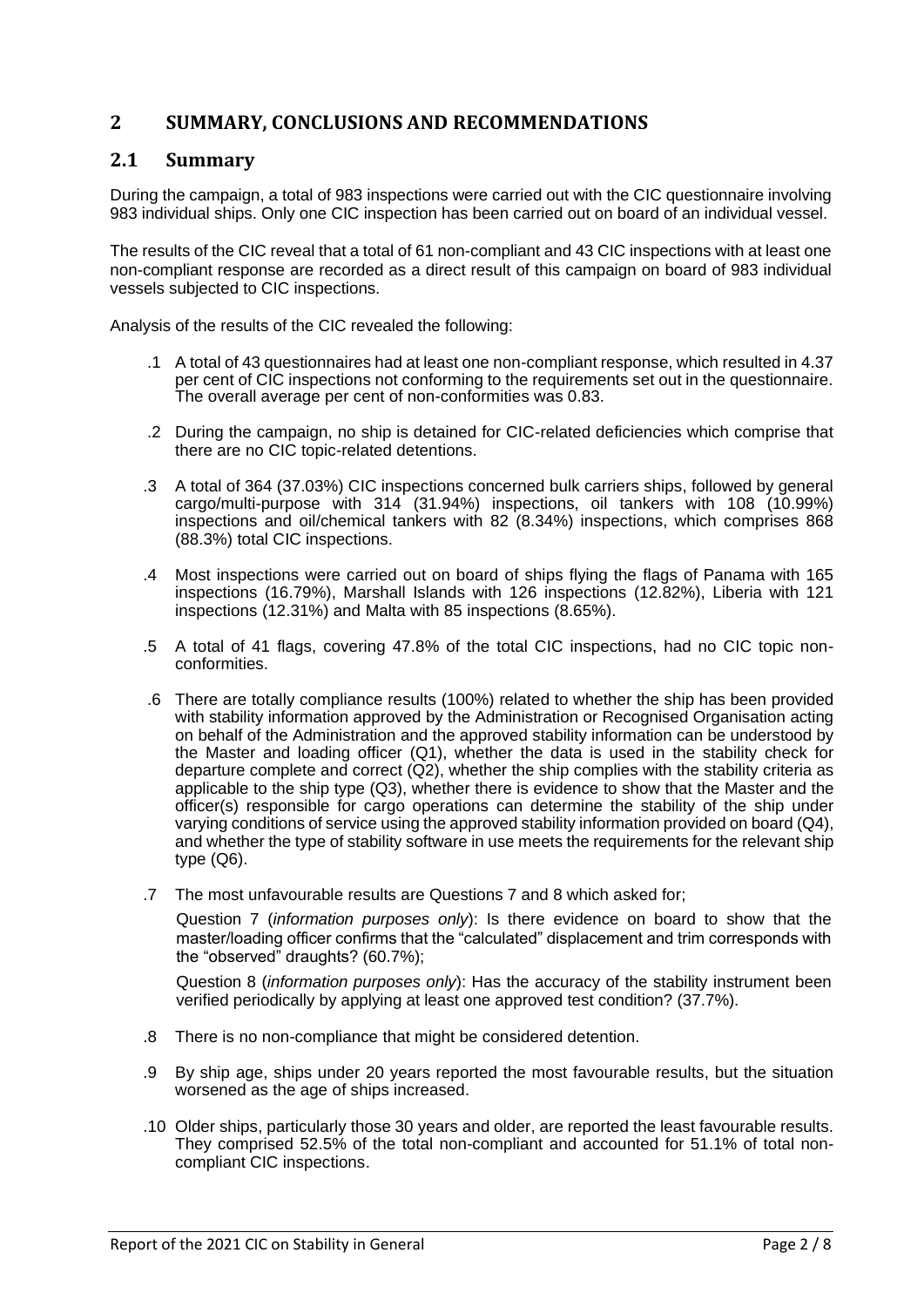.11 Breakdown of major non-conformities as indicated by "NO" responses have been studied by ship flag and ship type and presented in **Section 3.6**

### <span id="page-5-0"></span>**2.2 Conclusions**

The most favourable results (100%) related to whether the ship has been provided with stability information approved by the Administration or Recognised Organisation acting on behalf of the Administration and the approved stability information can be understood by the Master and loading officer (Q1), whether the data is used in the stability check for departure complete and correct (Q2), whether the ship complies with the stability criteria as applicable to the ship type (Q3), whether there is evidence to show that the Master and the officer(s) responsible for cargo operations can determine the stability of the ship under varying conditions of service using the approved stability information provided on board (Q4), and whether the type of stability software in use meets the requirements for the relevant ship type (Q6).

Although there is no CIC topic related to detention, lack of evidence on board to show that the master/loading officer confirms that the "calculated" displacement and trim corresponds with the "observed" draughts (60.7%) and periodical verification on the accuracy of the stability instrument (37.7%) raise concerns.

#### <span id="page-5-1"></span>**2.3 Recommendations**

During the campaign, it is observed that the inspected vessels have a great level of compliance with the specific provisions of the CIC on Stability in General, but there are also some non-compliances of the stability instruments in accordance with stability requirements.

Thereby, it is recommended that:

- 1. Basic findings of the report in general, analysis of the responses to the questionnaire and breakdown of major non-conformities by ship flag, ship type to be submitted IMO III Sub-Committee;
- 2. Master and crew familiarity with essential calculation on the actual stability condition of the ship on completion of cargo operations and before departure of the ship shipboard procedures;
- 3. Continue to put emphasis on the stability requirements of the IMO when performing PSC inspections, particularly the requirements that raised the most concern in the CIC on Stability in General; and
- 4. Particular attention should be brought to raise the awareness amongst ships' crew i.e., the confirmation of the "calculated" displacement and trim corresponds with the "observed" draughts by Master/Loading Officer and the periodical verification of the accuracy of the stability instrument by applying at least one approved test condition.

#### <span id="page-5-2"></span>**3 ANALYSIS**

#### <span id="page-5-3"></span>**3.1 General**

The total number of ships inspected and the total number of inspections performed during the CIC are presented in Table 1.

<span id="page-5-4"></span>

|                                        | inspected during CIC | No. of individual ships   No. of inspections with<br>a CIC questionnaire | No. of inspections<br>without CIC questionnaire |
|----------------------------------------|----------------------|--------------------------------------------------------------------------|-------------------------------------------------|
| Гоtal                                  | 1107                 | 983                                                                      | 159                                             |
| Total number of detentions             | 43                   | 33                                                                       | 10                                              |
| Detentions with CIC-topic deficiencies |                      | -                                                                        | N/A                                             |

|  |  |  | Table 1 Summary of inspections during the CIC |
|--|--|--|-----------------------------------------------|
|--|--|--|-----------------------------------------------|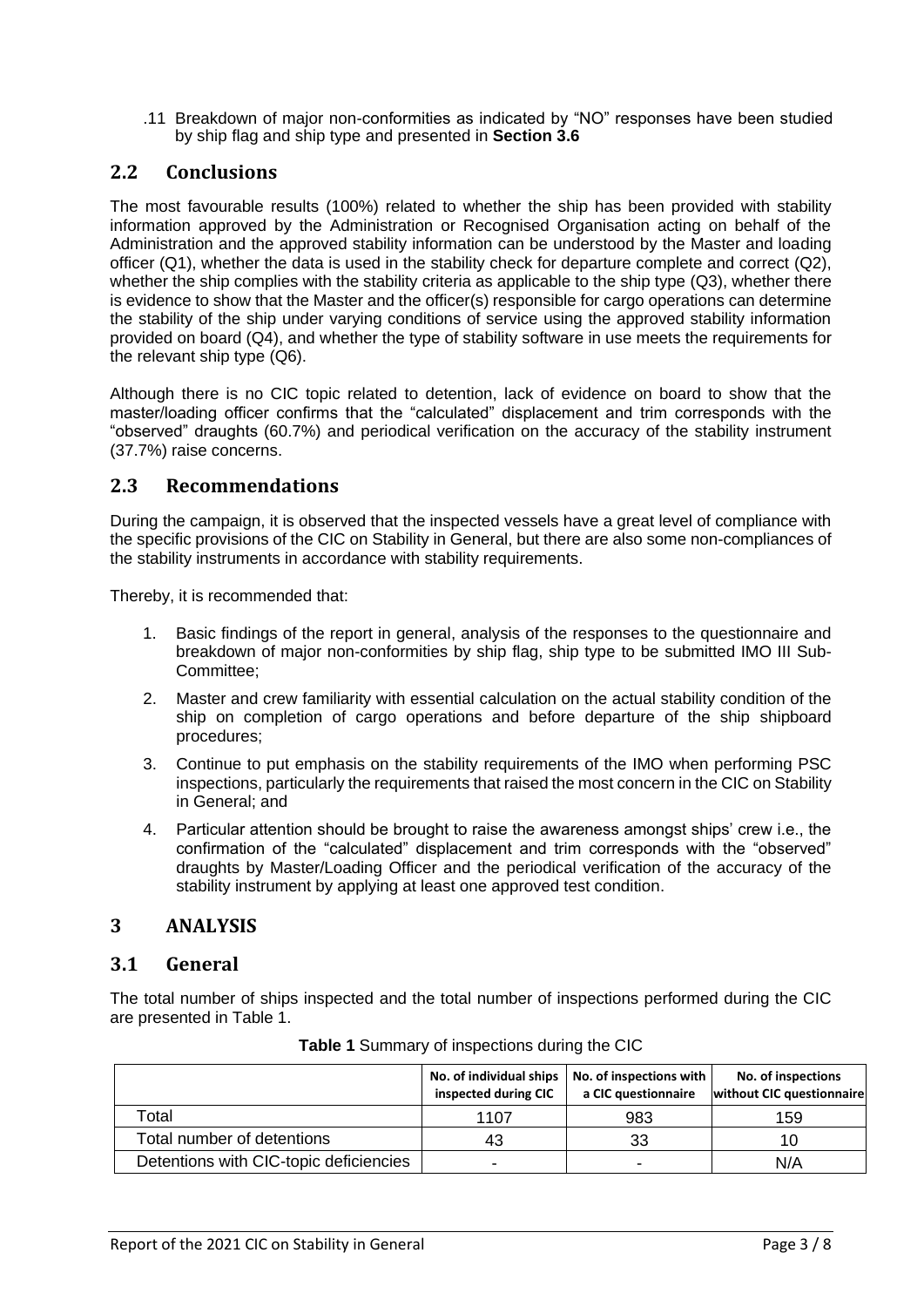Looking at the number of inspections performed with a CIC questionnaire (Column 2 of Table 1), during the CIC campaign there is **NO** CIC-related detention. CIC topic Questionnaire submission rate was 88.8 per cent.

Table 1 also illustrates that all individual ships that were involved with this CIC underwent only one CIC inspection. Thereby, the number of individual ships inspected for CIC is not incorporated in the inspection and detention data presented in this report.

<span id="page-6-1"></span>

**Figure 1** Responses for each of the 8 questions compliance to the requirements

Table 2 presents the response to the questionnaire. In order to analyse results on an individual question basis, all Not Applicable (N/A) responses are filtered and total relevant/applicable responses comply with the requirement presented in the last column of Table 2.

|  | Table 2 Responses CIC Questionnaire on CIC on Stability in General * |  |  |  |
|--|----------------------------------------------------------------------|--|--|--|

<span id="page-6-0"></span>

|     |                                                                                                                                                                                                                   | <b>YES</b> | <b>NO</b> | Total Nr. of            | Detention | Compliance |            |
|-----|-------------------------------------------------------------------------------------------------------------------------------------------------------------------------------------------------------------------|------------|-----------|-------------------------|-----------|------------|------------|
| Nr. | Questions                                                                                                                                                                                                         | Nr.        | Nr.       | applicable<br>responses | Nr        | YES %      | <b>NO%</b> |
| 1   | Has the ship been provided with approved stability<br>information which can be understood and easily used by the<br>Master and loading officer?                                                                   | 983        | 0         | 983                     | 0         | 100.00     | 0.00       |
| 2   | Is the data used in the stability check for departure complete<br>and correct?                                                                                                                                    | 983        | 0         | 983                     | 0         | 100.00     | 0.00       |
| 3   | Does the ship comply with the stability criteria as applicable<br>to the ship type?                                                                                                                               | 983        | 0         | 983                     | 0         | 100.00     | 0.00       |
| 4   | Is there evidence to show that the Master or responsible<br>officer can determine the stability of the ship under varying<br>conditions of service using the approved stability information<br>provided on board? | 983        | 0         | 983                     | 0         | 100.00     | 0.00       |
| 5   | If the ship is provided with a Stability Instrument, is it<br>approved by the Administration?                                                                                                                     | 796        | 1         | 797                     | 0         | 99.87      | 0.13       |
| 6   | If the ship is provided with a Stability Instrument, does the<br>type of stability software in use meet the requirements for the<br>relevant ship type?                                                           | 790        | 0         | 790                     | 0         | 100.00     | 0.00       |
| 7   | [Is there evidence on board to show that the master/loading<br>officer confirms that the "calculated" displacement and trim<br>corresponds with the "observed" draughts?]                                         | 946        | 37        | 983                     |           | 96.24      | 3.76       |
| 8   | [If the ship is provided with a Stability Instrument, has the<br>accuracy of the stability instrument been verified periodically<br>by applying at least one approved test condition?]                            | 792        | 23        | 815                     |           | 97.18      | 2.82       |
|     | <b>TOTAL</b>                                                                                                                                                                                                      | 7,256      | 61        | 7,317                   | 0         | 99.17      | 0.83       |

Includes Bulgaria and Romania data which are submitted also to the Paris MoU.

Russian Federation and Turkey data includes only Black Sea ports.

Questions 7 and 8 are for information purposes only.

x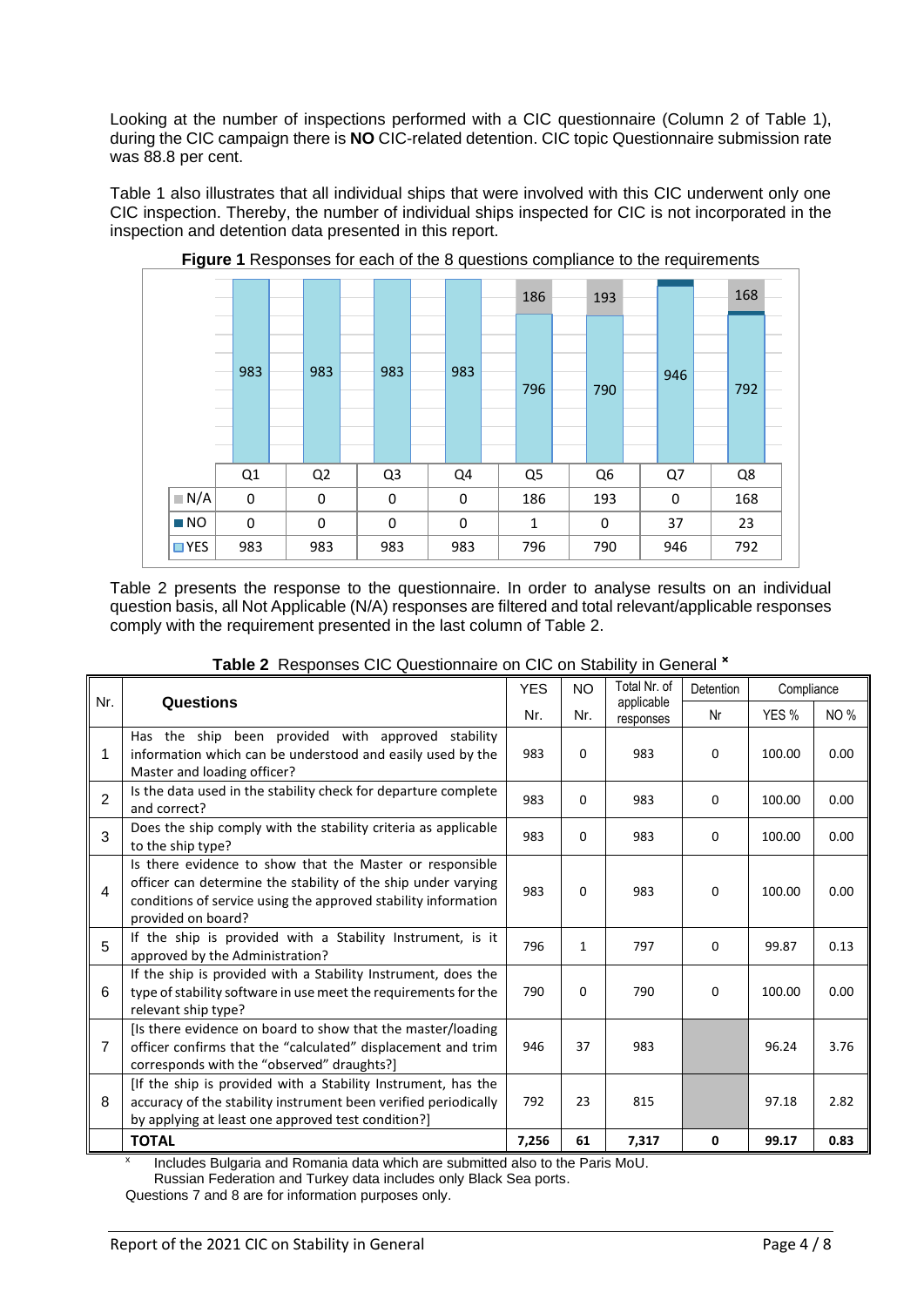It indicates that the requirements that reported the most favourable results (100%) related to whether the ship has been provided with stability information approved by the Administration or Recognised Organisation acting on behalf of the Administration and the approved stability information can be understood by the Master and loading officer (Q1), whether the data is used in the stability check for departure complete and correct (Q2), whether the ship complies with the stability criteria as applicable to the ship type (Q3), whether there is evidence to show that the Master and the officer(s) responsible for cargo operations can determine the stability of the ship under varying conditions of service using the approved stability information provided on board (Q4), and whether the type of stability software in use meets the requirements for the relevant ship type (Q6).

The CIC questionnaire indicates that an "unsatisfactory" answer was given to a question on 0.83% of occasions. It is the average per cent of unsatisfactory responses indicating overall compliance with the requirements. The number of "Detention" responses to the Questions coincides with the recorded CIC topic-related detentions as a result of an observed non-conformity ("NO" response) to any of the questions in the questionnaire.

Breakdown CIC inspections, inspections with non-conformities to the requirements set out in the questionnaire questions 1-8, average per-cent of non-conformities, number of unfavourable responses/non conformities and CIC topic related detentions by ship type, ship age, ship flag and ship risk profiles presented in **Section 3.2 - Section 3.5** of this report. The breakdown of the major non-conformities by ship flag, ship type and ship age is presented in **Section 3.6**.

# <span id="page-7-0"></span>**3.2 Analyses by Ship types**

A total of 364 (37.03%) CIC inspections concerned bulk carriers, followed by general cargo/multipurpose with 314 (31.94%) inspections, oil tankers with 108 (10.99%) inspections and oil/chemical tankers with 82 (8.34%) inspections, which comprises 868 (88.3%) total CIC inspections.

The majority of inspections with non-conformities observed were general cargo/multi-purpose ships with 31 inspections and Livestock carriers with 4. Although they constituted only 3.56% of all CIC inspections they accounted for 78.7% of CIC-topic related non-conformities.

<span id="page-7-2"></span>

| <b>Ship Type</b>           | inspections<br>Nr. of CIC | inspection with<br>non-compliant<br>responses<br><b>SC</b><br>Nr. of | % non-compliant<br>CIC inspections | Total Nr.of<br>applicable<br>responses | compliances<br>Nr. of non- | compliance<br>% of non- | compliances<br>% total non- | related<br>detentions<br>CIC topic |
|----------------------------|---------------------------|----------------------------------------------------------------------|------------------------------------|----------------------------------------|----------------------------|-------------------------|-----------------------------|------------------------------------|
| <b>Bulk carrier</b>        | 364                       | 2                                                                    | 0.55                               | 2,901                                  | 3                          | 0.10                    | 4.92                        | 0                                  |
| General cargo/multipurpose | 314                       | 31                                                                   | 9.87                               | 2,051                                  | 42                         | 2.05                    | 68.85                       | 0                                  |
| Oil tanker                 | 108                       | 2                                                                    | 1.85                               | 858                                    | 3                          | 0.35                    | 4.92                        | 0                                  |
| Oil / Chemical tanker      | 82                        | $\overline{2}$                                                       | 2.44                               | 656                                    | 4                          | 0.61                    | 6.56                        | 0                                  |
| Container Ship             | 47                        | 0                                                                    | 0.00                               | 373                                    | 0                          | 0.00                    | 0.00                        | 0                                  |
| Chemical tanker            | 25                        | $\mathbf 0$                                                          | 0.00                               | 200                                    | $\mathbf{0}$               | 0.00                    | 0.00                        | 0                                  |
| Ro-Ro cargo                | 15                        | 0                                                                    | 0.00                               | 84                                     | 0                          | 0.00                    | 0.00                        | 0                                  |
| Livestock carrier          | $\overline{7}$            | $\overline{4}$                                                       | 57.14                              | 37                                     | 6                          | 16.22                   | 9.84                        | $\mathbf{0}$                       |
| Others                     | 21                        | $\overline{2}$                                                       | 50.00                              | 157                                    | 3                          | 1.91                    | 4.92                        | 0                                  |
| <b>TOTAL</b>               | 983                       | 43                                                                   | 4.37                               | 7,317                                  | 61                         | 0.83                    | 100.00                      | $\mathbf 0$                        |

| Table 3 Results by ship types |  |  |  |
|-------------------------------|--|--|--|
|-------------------------------|--|--|--|

#### <span id="page-7-1"></span>**3.3 Analyses by ship age**

By ship age, ships under 20 years reported the most favourable results but the situation worsened as the age of ships increased. The per-cent of total non-compliant CIC inspections is the highest for 35+ ships 13.74%. For ships 6-10 and 16-20 years old, the percentage of non-compliance is less than the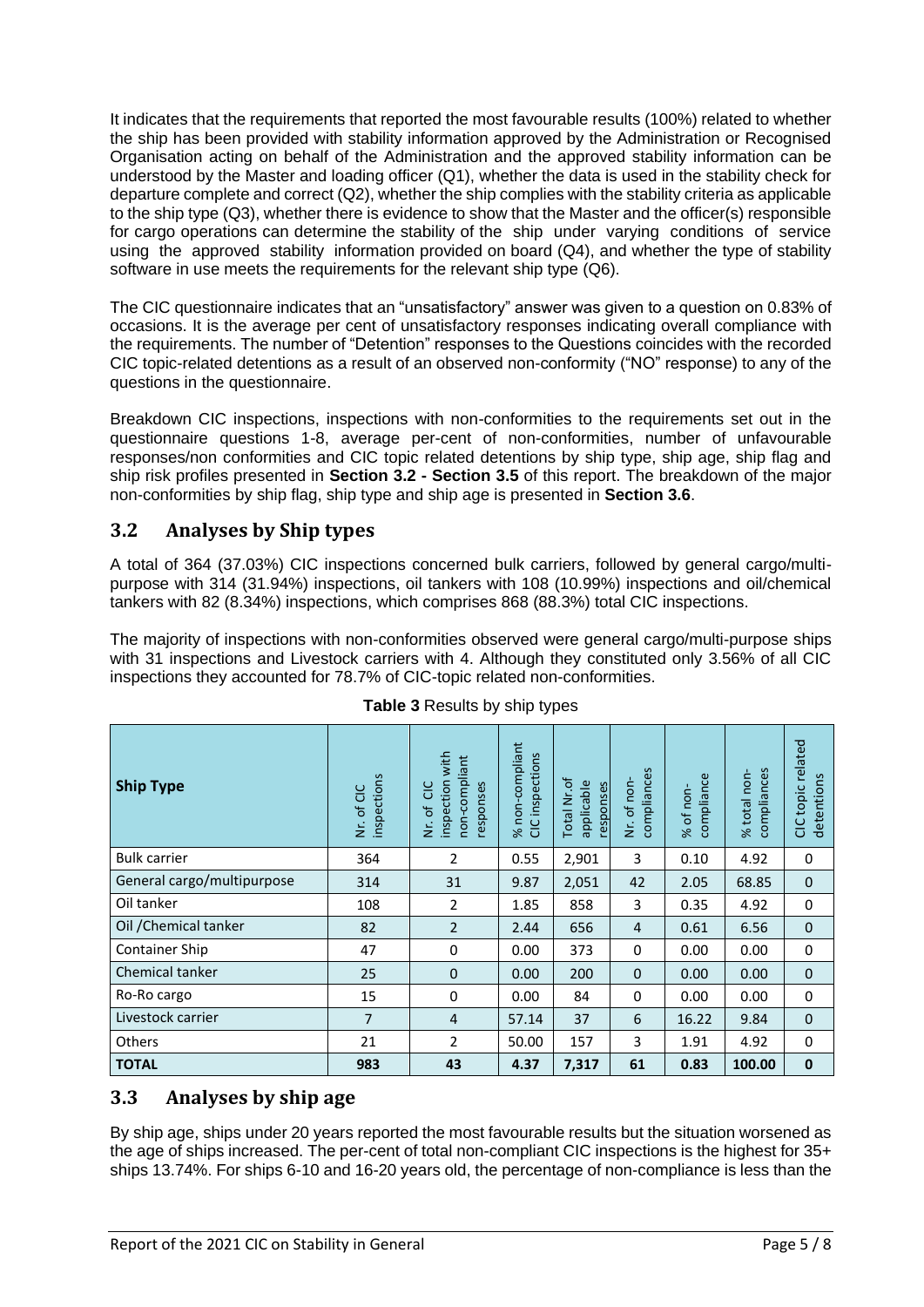others, respectively 0.07% and 0.09%. The per-cent of total non-compliance for 11-15 years old is worse than 16-24 and even 30-34 years old. Results by ship age are presented in Table 4 below.

<span id="page-8-1"></span>

| <b>Ship Age</b> | inspections<br>of CIC<br>ż | inspection<br>3C<br>compliant<br>responses<br>with non-<br>$\mathsf{b}$<br>ż | <b>SC</b><br>inspections<br>compliant<br>% non- | $\sigma$<br>applicable<br>responses<br><b>Total Nr</b> | compliances<br>Nr. of non- | compliance<br>% of non | compliances<br>%total non- | detentions<br>topic<br>related<br>GC |
|-----------------|----------------------------|------------------------------------------------------------------------------|-------------------------------------------------|--------------------------------------------------------|----------------------------|------------------------|----------------------------|--------------------------------------|
| $0 - 5$         | 80                         | 1                                                                            | 1.25                                            | 640                                                    | $\overline{2}$             | 0.31                   | 3.28                       | 0                                    |
| $6 - 10$        | 179                        | 1                                                                            | 0.56                                            | 1,430                                                  | $\mathbf{1}$               | 0.07                   | 1.64                       | $\mathbf{0}$                         |
| 11-15           | 255                        | 6                                                                            | 2.35                                            | 2,003                                                  | 8                          | 0.40                   | 13.11                      | 0                                    |
| 16-20           | 145                        | 1                                                                            | 0.69                                            | 1,127                                                  | 1                          | 0.09                   | 1.64                       | $\mathbf 0$                          |
| $21 - 24$       | 63                         | 4                                                                            | 6.35                                            | 475                                                    | 6                          | 1.26                   | 9.84                       | 0                                    |
| 25-29           | 72                         | 8                                                                            | 11.11                                           | 505                                                    | 11                         | 2.18                   | 18.03                      | $\mathbf 0$                          |
| 30-34           | 58                         | 4                                                                            | 6.90                                            | 364                                                    | 5                          | 1.37                   | 8.20                       | 0                                    |
| $35+$           | 131                        | 18                                                                           | 13.74                                           | 773                                                    | 27                         | 3.49                   | 44.26                      | $\Omega$                             |
| <b>TOTAL</b>    | 983                        | 43                                                                           | 4.37                                            | 7,317                                                  | 61                         | 0.83                   | 100.00                     | 0                                    |

**Table 4** Results by ship age

# <span id="page-8-0"></span>**3.4 Analyses by ship flag**

The following Table 5 presents the results of the CIC by the ship flag. A total of 983 individual ships from 61 flag administrations were subjected to CIC inspection during the campaign.

Most inspections were carried out on board of ships flying the flags of Panama with 165 inspections (16.79%), Marshall Islands with 126 inspections (12.82%), Liberia with 121 inspections (12.31%) and Malta with 85 inspections (8.65%).

<span id="page-8-2"></span>

| <b>Ship Flag</b>          | inspections<br>Nr. of CIC | inspection<br><b>CIC</b><br>compliant<br>with non-<br>Nr. of v | compliant<br>$%$ non-<br><b>CIC</b> | đ<br>applicable<br>responses<br>Total Nr. | compliances<br>Nr. of non- | compliance<br>% of non- | compliances<br>% total non- | detentions<br>CIC topic<br>related |
|---------------------------|---------------------------|----------------------------------------------------------------|-------------------------------------|-------------------------------------------|----------------------------|-------------------------|-----------------------------|------------------------------------|
| <b>Bahamas</b>            | 16                        | 0                                                              | 0.00                                | 125                                       | 0                          | 0.00                    | 1.63                        | $\mathbf 0$                        |
| <b>Barbados</b>           | 18                        | $\overline{2}$                                                 | 11.11                               | 136                                       | 3                          | 2.21                    | 1.83                        | $\mathbf 0$                        |
| Comoros                   | 16                        | $\overline{2}$                                                 | 12.50                               | 94                                        | $\overline{2}$             | 2.13                    | 1.63                        | $\mathbf 0$                        |
| Greece                    | 20                        | 0                                                              | 0.00                                | 160                                       | $\mathbf 0$                | 0.00                    | 2.03                        | $\mathbf 0$                        |
| Hong Kong, China          | 39                        | 0                                                              | 0.00                                | 312                                       | 0                          | 0.00                    | 3.97                        | 0                                  |
| Liberia                   | 121                       | 3                                                              | 2.48                                | 956                                       | 3                          | 0.31                    | 12.31                       | $\mathbf 0$                        |
| Malta                     | 85                        | 0                                                              | 0.00                                | 665                                       | 0                          | 0.00                    | 8.65                        | $\mathbf 0$                        |
| Marshall Islands          | 126                       | 0                                                              | 0.00                                | 1,008                                     | $\mathbf{0}$               | 0.00                    | 12.82                       | $\mathbf 0$                        |
| Moldova. Republic of      | 18                        | 5                                                              | 27.78                               | 116                                       | 7                          | 6.03                    | 1.83                        | 0                                  |
| Panama                    | 165                       | 6                                                              | 3.64                                | 1,214                                     | 8                          | 0.66                    | 16.79                       | $\mathbf 0$                        |
| Portugal                  | 15                        | 0                                                              | 0.00                                | 120                                       | 0                          | 0.00                    | 1.53                        | 0                                  |
| <b>Russian Federation</b> | 66                        | $\overline{4}$                                                 | 6.06                                | 437                                       | $\overline{7}$             | 1.60                    | 6.71                        | $\mathbf 0$                        |
| Singapore                 | 19                        | 0                                                              | 0.00                                | 152                                       | $\Omega$                   | 0.00                    | 1.93                        | 0                                  |
| Turkey                    | 38                        | 0                                                              | 0.00                                | 289                                       | $\mathbf{0}$               | 0.00                    | 3.87                        | $\mathbf 0$                        |
| Vanuatu                   | 17                        | $\overline{2}$                                                 | 11.76                               | 108                                       | $\overline{2}$             | 1.85                    | 1.73                        | 0                                  |
| Others                    | 204                       | 19                                                             | 9.31                                | 1,425                                     | 29                         | 2.04                    | 47.54                       | $\mathbf 0$                        |
| <b>TOTAL</b>              | 781                       | 139                                                            | 17.80                               | 4,773                                     | 316                        | 6.60                    | 100.00                      | $\bf{0}$                           |

**Table 5** Results by ship flag

A total of 41 flags covering 47.8% of the total CIC inspections had no non-conformities. When compared by ship flag, Marshall Islands, Malta, Hong-Kong China and Turkey with 126, 85, 39 and 38 showed the best results because of CIC questionnaire recorded without any non-compliance to the CIC topic requirements.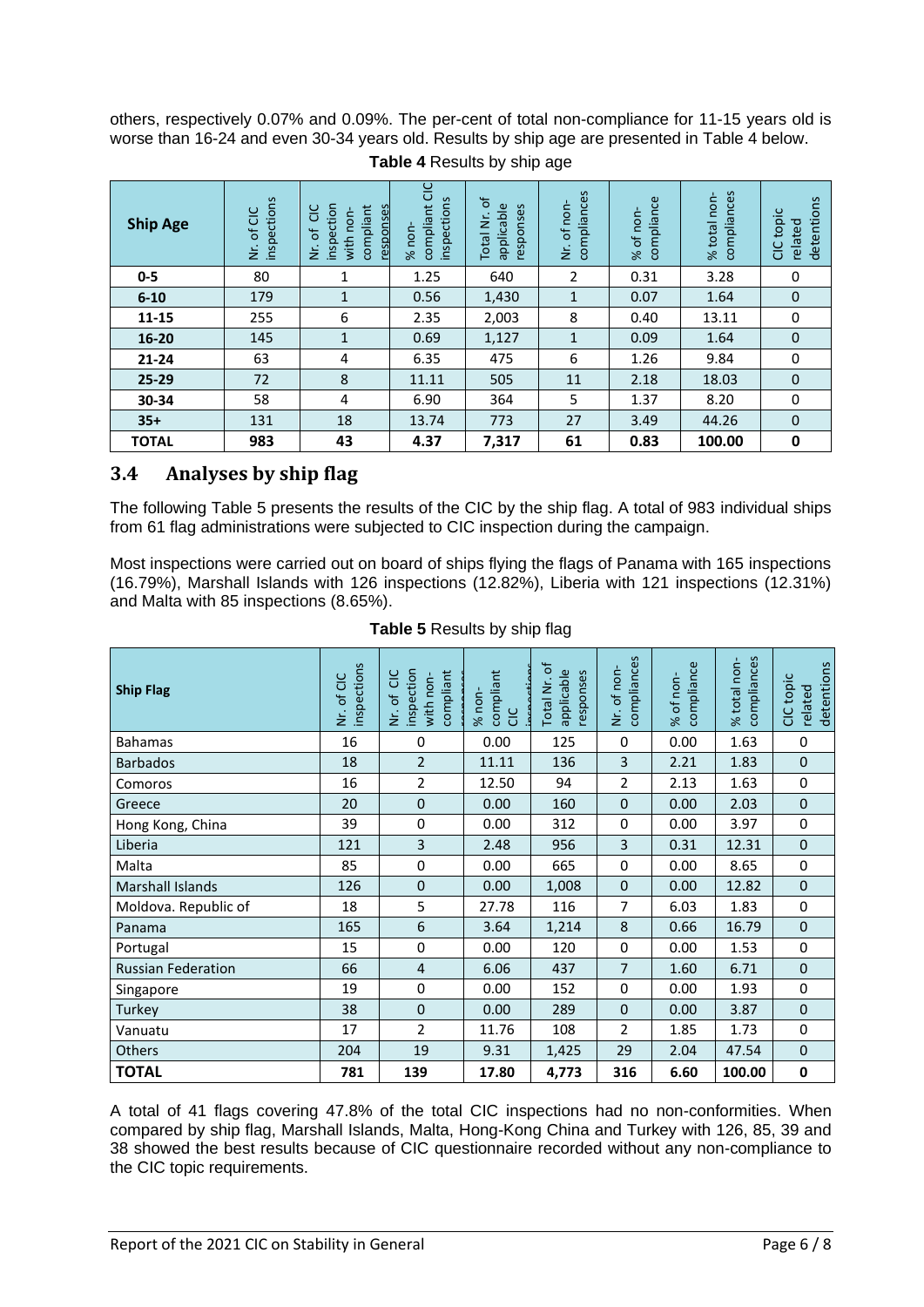# <span id="page-9-0"></span>**3.5 Analyses by ship risk group**

Table 6 presents CIC data by ship risk group indicating that higher risk ships have consistently attracted more non-compliant responses per inspection than lower risk ships. That is considered to be validation of the BS MoU Ship Risk Profile System to identify sub-standard vessels for inspection.

HRS and SRS comprised all of the non-compliances, 22 (36.07%) and 39 (63.93%) respectively, and have a higher percentage of non-compliance per applicable questions, 13.51% and 3.72% respectively, than the average (4.31%).

<span id="page-9-2"></span>

| <b>SHIP RISK PROFILE</b> | inspections<br>ŏ<br>$\mathcal{P}$<br>$\geq$ | with<br>compliant<br>inspection<br>responses<br>Ξ<br>$\sigma$<br>non-<br>ž | compliances<br>of non-<br>ż | ৳<br>Φ<br>nses<br>applicabl<br>z<br>respo<br>Tota | mpliance<br>non<br>$\mathcal{L}$<br>8<br>$\aleph$ | <b>SC</b><br>inspections<br>compliant<br>of non<br>৯ৎ | compliances<br>non-<br>total<br>$\aleph$ | detentions<br>ِي<br>top<br>ᅙ<br>relate<br>Ξ |
|--------------------------|---------------------------------------------|----------------------------------------------------------------------------|-----------------------------|---------------------------------------------------|---------------------------------------------------|-------------------------------------------------------|------------------------------------------|---------------------------------------------|
| <b>HRS</b>               | 111                                         | 15                                                                         | 22                          | 729                                               | 3.02                                              | 13.51                                                 | 36.07                                    | 0                                           |
| <b>SRS</b>               | 753                                         | 28                                                                         | 39                          | 5,646                                             | 0.69                                              | 3.72                                                  | 63.93                                    | $\mathbf 0$                                 |
| <b>LRS</b>               | 119                                         | 0                                                                          | 0                           | 942                                               | 0.00                                              | 0.00                                                  | 0.00                                     | 0                                           |
| <b>UNKOWN</b>            | $\Omega$                                    | $\mathbf 0$                                                                | 0                           | $\Omega$                                          |                                                   |                                                       | 0.00                                     | $\mathbf 0$                                 |
| <b>TOTAL</b>             | 983                                         | 43                                                                         | 61                          | 7,317                                             | 0.83                                              | 4.37                                                  | 100.00                                   | 0                                           |

**Table 6** CIC inspection data by ship risk groups

#### <span id="page-9-1"></span>**3.6 Analyses of the major non-compliances**

In this part of the report breakdown of the major non-compliances by ship flag, ship type and ship age is presented below for Questions 5, 7 and 8; with 1 (0.13%) 37 (3.76%) and 23 (2.82%) unsatisfactory responses.

**Question 5** If the ship is provided with a Stability Instrument, is it approved by the Administration?

Of 797 applicable inspections, only 1 was unsatisfactory in this area. This represents 0.13% noncompliance and 1.64% of the total unsatisfactory responses. The unsatisfactory response to this question is to Ukrainian flagged (of 4 total applicable responses with 33.3% of non-compliance) and general cargo/multipurpose vessel (of 158 total applicable responses with 0.63% of non-compliance).

**Question 7** Is there evidence on board to show that the master/loading officer confirms that the "calculated" displacement and trim corresponds with the "observed" draughts? (*for information purposes only*)

Out of 983 total applicable responses to this question, 37 were unsatisfactory in this area (3.76%). This also represents % 3.76 of CIC inspections. The breakdown of the compliance to Question 7 by ship flag and ship type is presented below.

| <b>SHIP FLAG</b>          | Total Nr. of<br>compliance<br>response | Total Nr. of Non-<br>compliance<br>response | <b>Total Number of</b><br>applicable response | $%$ of<br>compliance | % of non-<br>compliance |
|---------------------------|----------------------------------------|---------------------------------------------|-----------------------------------------------|----------------------|-------------------------|
| Panama                    | 160                                    |                                             | 165                                           | 96.97                | 3.03                    |
| Moldova                   | 14                                     |                                             | 18                                            | 77.78                | 22.22                   |
| <b>Russian Federation</b> | 62                                     |                                             | 66                                            | 93.94                | 6.06                    |
| Palau                     | 11                                     |                                             | 14                                            | 78.57                | 21.43                   |
| Others                    | 699                                    | 45                                          | 720                                           | 97.08                | 2.92                    |
| <b>TOTAL</b>              | 946                                    | 37                                          | 983                                           | 96.24                | 3.76                    |

The most of total 37 unsatisfactory responses to Question 7 are observed on board three ship types indicated below. General cargo vessels are the least favourable with a high rate of non-compliance responses.